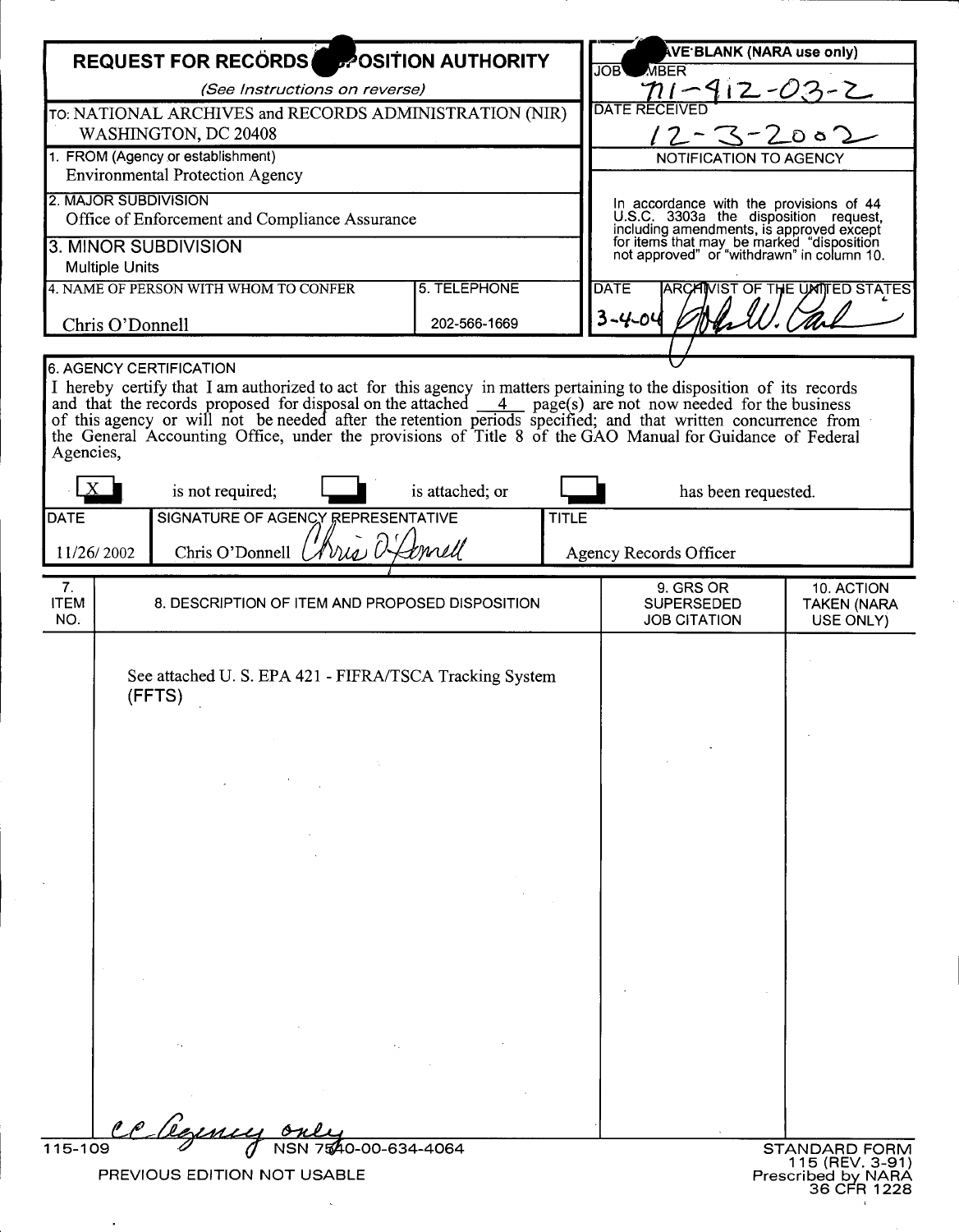# **EPA Records Schedule 421**

**Status:** Final, *02/15/2007*

**Title:** FlFRAJTSCA Tracking System (FTTS)

**Program:** Enforcement and Compliance Assurance

**Applicability:** Agency-wide

**Function:** 108-025-08 - Compliance and Enforcement

### **NARA Disposal Authority:**

This schedule authorizes the disposition of the record copy in any media (media neutral), excluding any records already in electronic form. Records designated for permanent retention must be transferred to the National Archives in accordance with NARA standards at the time of transfer.

• N<sub>1</sub>-412-03-2

## **Description:**

The FlFRAJTSCA Tracking System (FTTS) is a regional system used to track compliance activities such as inspections, case review, enforcement actions taken, samples collected, and pesticide grants and cooperative agreement information. The compliance monitoring and enforcement activities are tracked from the time an inspector conducts (or schedules) an inspection until the time the case is closed or the enforcement action is settled. The system provides for four categories of reports: (1) reporting and enforcement and compliance assurance priorities (RECAP), (2) standard reports, (3) ad hoc reports, and (4) tracking reports.

All 10 regions and headquarters use FTTS, but the FTTS regional databases work independently of one another. Regional FTTS data entry personnel send their data to headquarters every month to rebuild the National Compliance Data Base (NCDB).

Excludes: The NCDB scheduled as EPA 420.

#### **Disposition Instructions:**

**Item a:** Electronic software program

- **Disposable**
- Delete when superseded by routine software program updates and quality assurance check completed, or when no longer needed.

**Item b:** Input

**• Varies**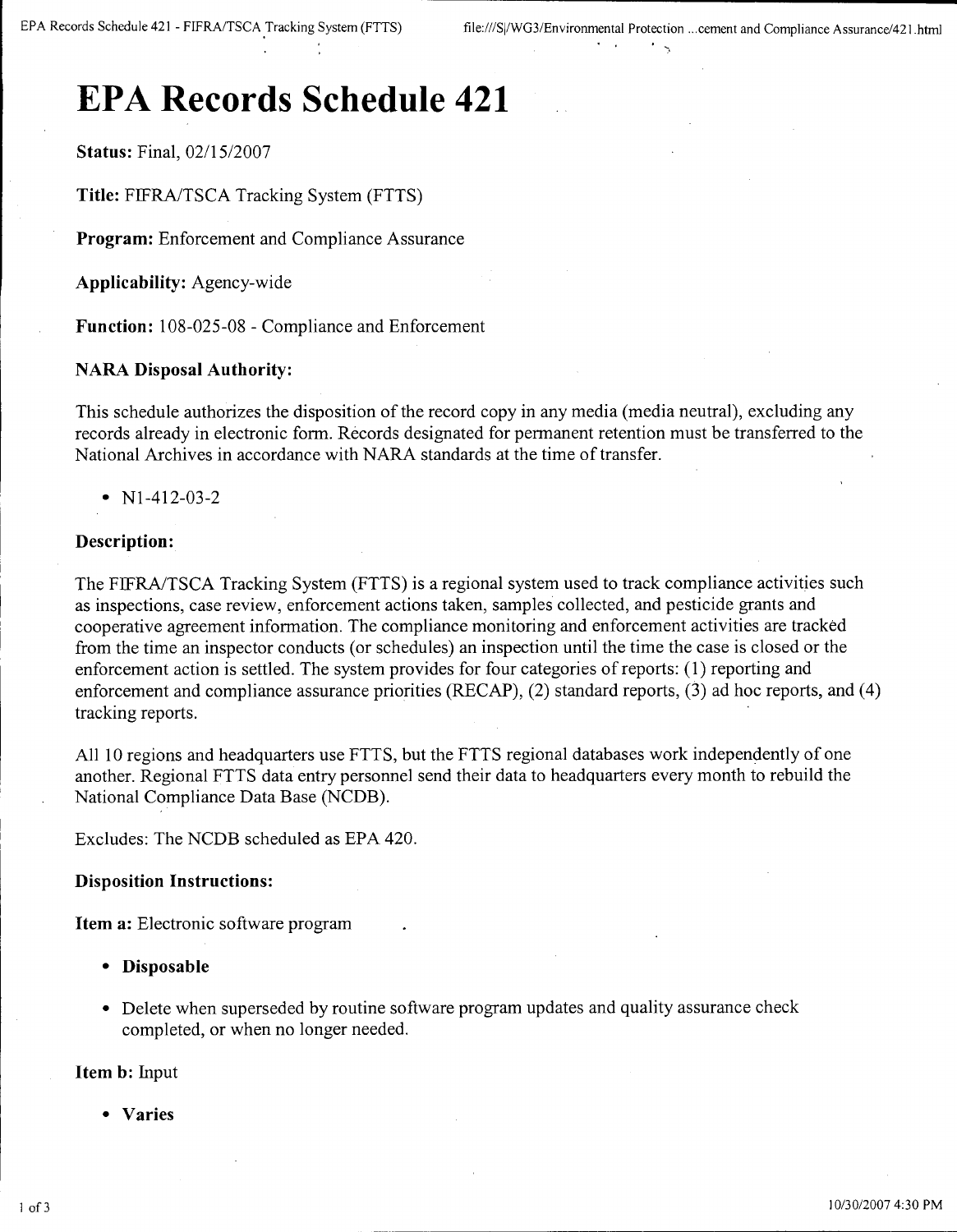• Follow instructions for EPA 171 - Input and Source Records.

**Item c:** Electronic data

- **Disposable**
- Delete individual records 15 years after final action.

**Item d:** Output and reports

- **Varies**
- $\cdot \bullet$  File with related records and follow instructions for the related records.

**Item e:** Supporting documentation

- **Disposable**
- Delete when superseded or obsolete.

#### **Guidance:**

FTTS acts as a local activity tracking and management tool. Each FTTS system is a stand-alone system for each regional office and is capable of functioning as a reporting tool. FTTS interacts with the NCDB to provide support for the national pesticides and toxics program.

Input data for FTTS is extracted from a variety of documents such as inspection reports, import reviews, samples, etc. In addition, all of the data contained in FTTS is not transferred to NCDB. For example, selected data such as dates and comments are not included in the monthly update to NCDB. NCDB is scheduled as EPA 420.

Specific legal citations include, but are not limited to:

- Federal Insecticide, Fungicide and Rodenticide Act (FIFRA), as amended, Sec. 2, 7 U.S.C. Sec. 136 et seq.
- Toxic Substances Control Act (TSCA), as amended, Sec. 2, 15 U.S.C. Sec. 2601 et seq.
- Emergency Planning and Community Right-to-Know Act (EPCRA), Sec. 13, 42 U.S.C. Sec. 11001 et seq.

#### **Reasons for Disposition:**

Initially this system was submitted as part of EPA 267 - FIFRA/TSCA Tracking System/National Compliance Data Base (FTTS/NCDB). During the appraisal review held on August 8, 2000, it was determined that the two systems should be scheduled separately, with the data for FTTS as disposable. The retention meets program needs.

## **Custodians:**

Multiple units